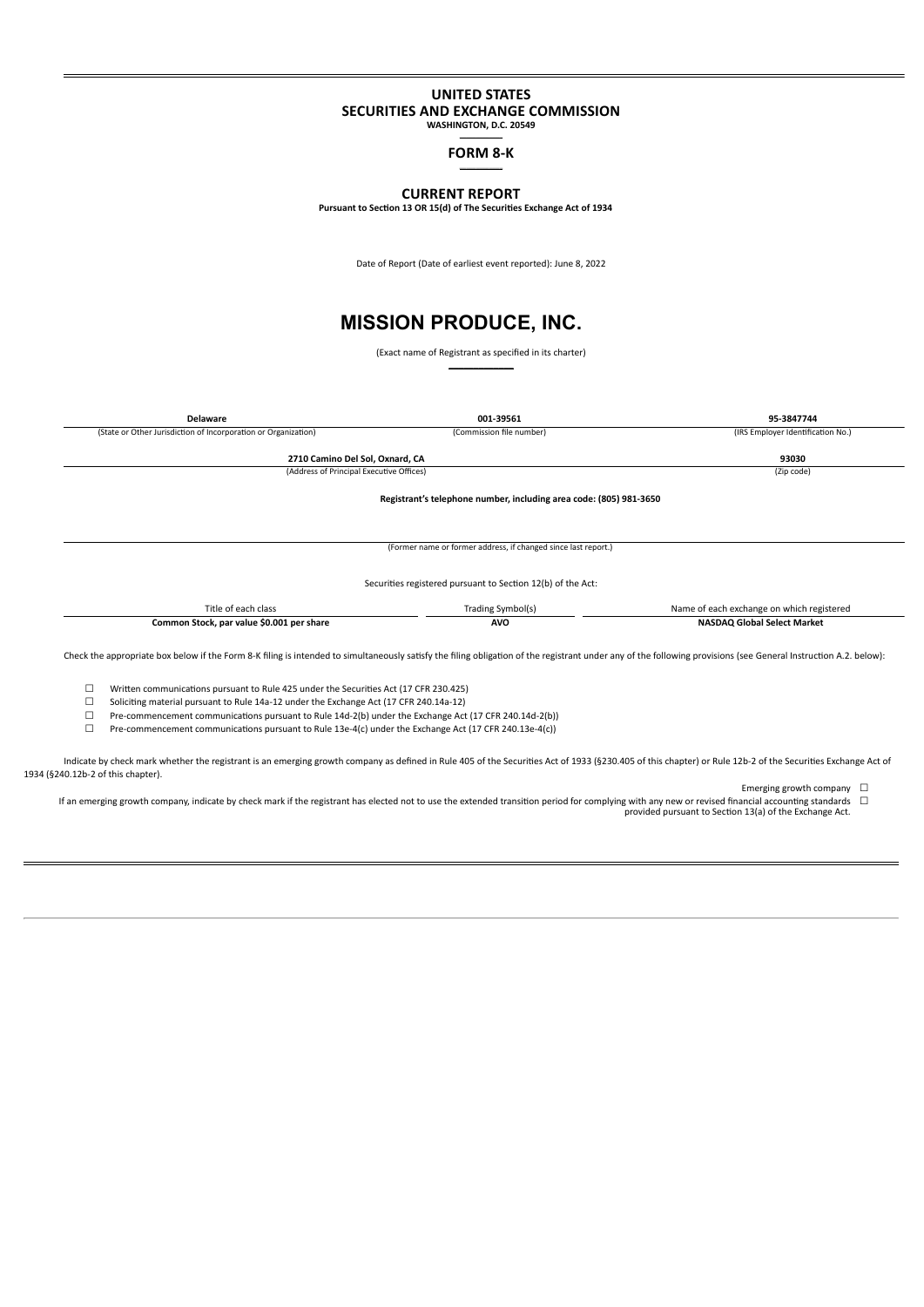#### **Item 2.02 Results of Operations and Financial Condition.**

On June 8, 2022, Mission Produce, Inc. (the "Company") announced its financial results for the quarter ended April 30, 2022. A copy of the press release is attached hereto as Exhibit 99.1 and is incorporated herein by reference.

The information contained in this Item 2.02, including the related information set forth in the press release attached hereto as Exhibit 99.1 and incorporated by reference herein, is being "furnished" and shall not be deemed "filed" for the purposes of Section 18 of the Securities Exchange Act of 1934 ("Exchange Act") or otherwise. The information in this Item 2.02 shall not be incorporated by reference into any<br>registratio filing.

#### **Item 7.01 Regulation FD Disclosure**

Also on June 8, 2022, the Company posted supplemental earnings materials to its website, which can be accessed at www.missionproduce.com. The supplemental earnings materials are attached hereto as Exhibit 99.2 and are incorporated herein by reference.

The information contained in this Item 7.01, including the related information set forth in the supplemental earnings materials attached hereto as Exhibit 99.2 and incorporated by reference herein, is being<br>"furnished" and reference into any registration statement or other document pursuant to the Securities Act of 1933, as amended, or into any filing or other document pursuant to the Exchange Act, except as otherwise expressly stated in any such filing.

### **Item 9.01 Financial Statements and Exhibits.**

(d) Exhibits

Exhibit No. Description

99.1 [Press release dated June 8, 2022](#page-2-0)

99.2 [Fiscal Q2 2022 Earnings Snapshot](#page-11-0)

### **SIGNATURES**

Pursuant to the requirements of the Securities Exchange Act of 1934, the registrant has duly caused this report to be signed on its behalf by the undersigned hereunto duly authorized.

#### **MISSION PRODUCE, INC.**

/s/ Stephen J. Barnard Stephen J. Barnard *Chief Executive Officer*

Date: June 8, 2022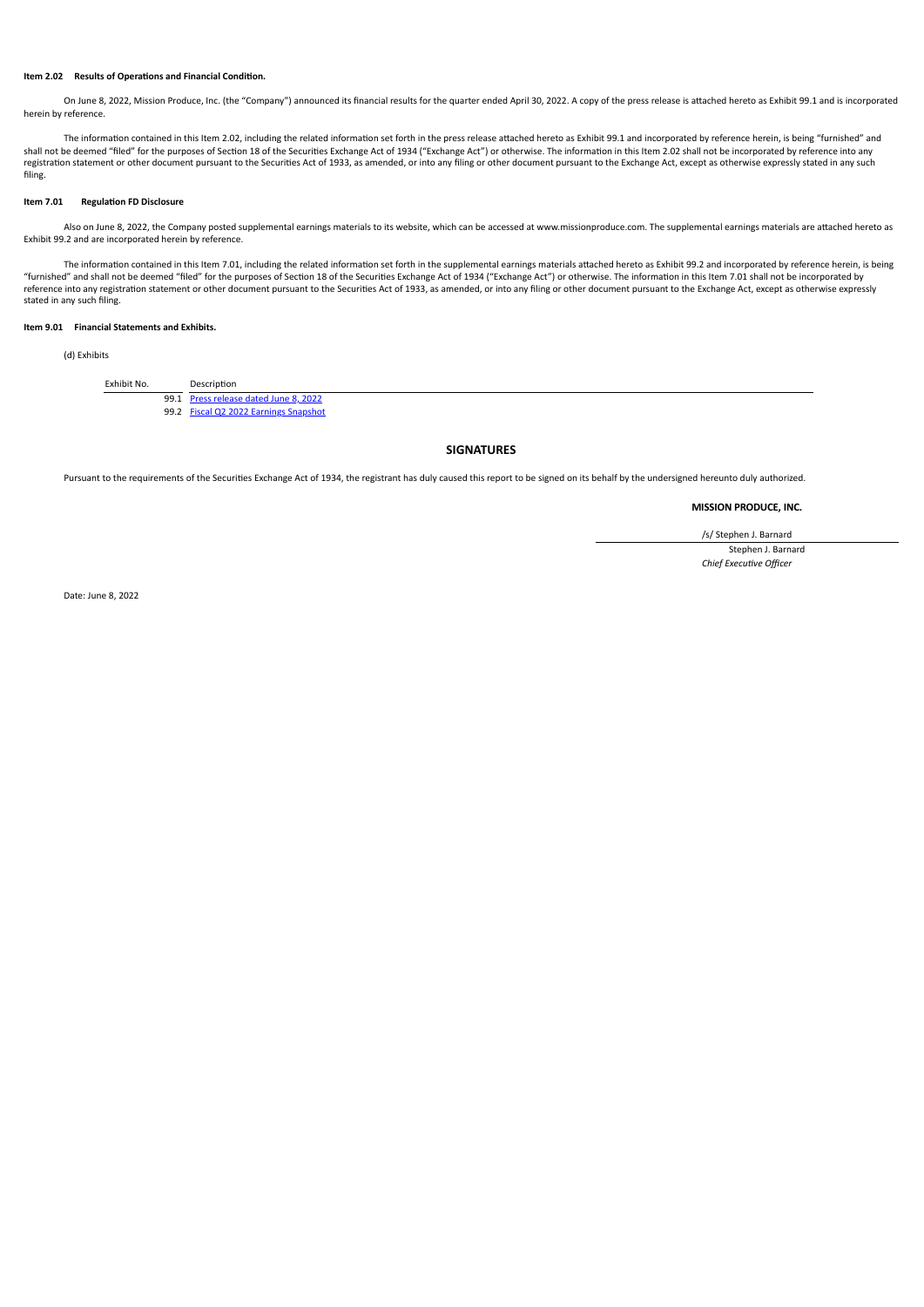

### **Mission Produce Announces Fiscal 2022 Second Quarter Financial Results**

<span id="page-2-0"></span>OXNARD, Calif. -- June 8, 2022 -- (GLOBE NEWSWIRE) Mission Produce, Inc. (Nasdaq: AVO) ("Mission" or the "Company"), a world leader in sourcing, producing, and distributing fresh avocados, today reported its financial results for the fiscal second quarter ended April 30, 2022.

#### **Fiscal Second Quarter 2022 Highlights:**

- Total revenue of \$278.1 million, an 18% increase compared to the same period last year, impacted by average selling price increases of 44%, partially offset by a 19% decrease in avocado volume sold, compared to the same period last year
- Net income of \$2.4 million, or \$0.03 per diluted share, compared to \$7.4 million, or \$0.10 per diluted share, for the same period last year
- Adjusted net income of \$2.6 million, or \$0.04 per diluted share, compared to \$8.7 million, or \$0.12 per diluted share, for the same period last year
- Adjusted EBITDA of \$9.2 million compared to \$16.3 million for the same period last year

### **CEO Message**

"I'm pleased with our ability to get the business back on track quickly following the temporary operational challenges associated with our ERP implementation in the first quarter. Our per-box margins have recovered and returned to the high-end of normal historical ranges," commented Steve Barnard, Founder and CEO, Mission Produce. "The fresh avocado market realized record-high per unit sales pricing during fiscal second quarter which is the result of a smaller Mexican harvest and lower industry volumes. Consumer demand remains strong. The volume constraints the industry faces are due to lack of supply which Mission is uniquely able to address through our strategy to invest in vertical integration. Specifically, our owned Peruvian production gives us reliable access to fruit to meet customer needs on a scale and at volumes that only Mission can deliver. We are well positioned to leverage these capabilities in the second half of our fiscal year when our owned Peruvian production comes online and typically contributes to a significant step-up in adjusted EBITDA generation. In addition, we continue to invest in owned farms in Guatemala and Columbia which we expect to further bolster Mission's ability to supply year-round fruit to our customers over the long term."

#### **Fiscal Second Quarter 2022 Consolidated Financial Review**

Total revenue for the second quarter of fiscal 2022 increased 18% to \$278.1 million, as compared to \$234.7 million for the same period last year. Growth was driven by a 44% increase in average per-unit avocado sales prices due to lower industry supply out of Mexico, as well as inflationary pressures. Partially offsetting price gains was a decrease in avocado volume sold of 19%, which was primarily driven by lower supply. Domestic volumes declined at a lower relative rate for the period, demonstrating the resiliency of demand for avocados amid higher price points in the U.S. market.

Gross profit for the second quarter decreased \$7.3 million or 27%, to \$19.8 million, and gross profit percentage decreased 440 basis points to 7.1% of revenue. The decreases were primarily driven by the impact of lower avocado volume sold in our Marketing & Distribution segment, and its related impact on fixed cost absorption. In addition, we experienced gross profit decreases in the International Farming segment due to the timing of cost incurred and impact of pricing at early-stage mango farms. The lower gross profit percentage was driven by higher per-unit sales prices. Margin is primarily managed on a per-unit basis in our Marketing & Distribution segment, which can lead to significant movement in gross profit percentage when sales prices fluctuate.

Selling, general and administrative expense ("SG&A") for the second quarter increased \$2.4 million to \$18.7 million, primarily due to non-capitalizable costs associated with the implementation of our new ERP system in our Marketing & Distribution segment, higher employee-related costs driven by increased headcount and labor inflation and higher travel expenses as COVID-related travel restrictions have eased.

Net income for the second quarter of fiscal 2022 was \$2.4 million, or \$0.03 per diluted share, compared to \$7.4 million, or \$0.10 per diluted share, for the same period last year.

Adjusted net income for the second quarter of fiscal 2022 was \$2.6 million, or \$0.04 per diluted share, compared to adjusted net income of \$8.7 million, or \$0.12 per diluted share, for the same period last year.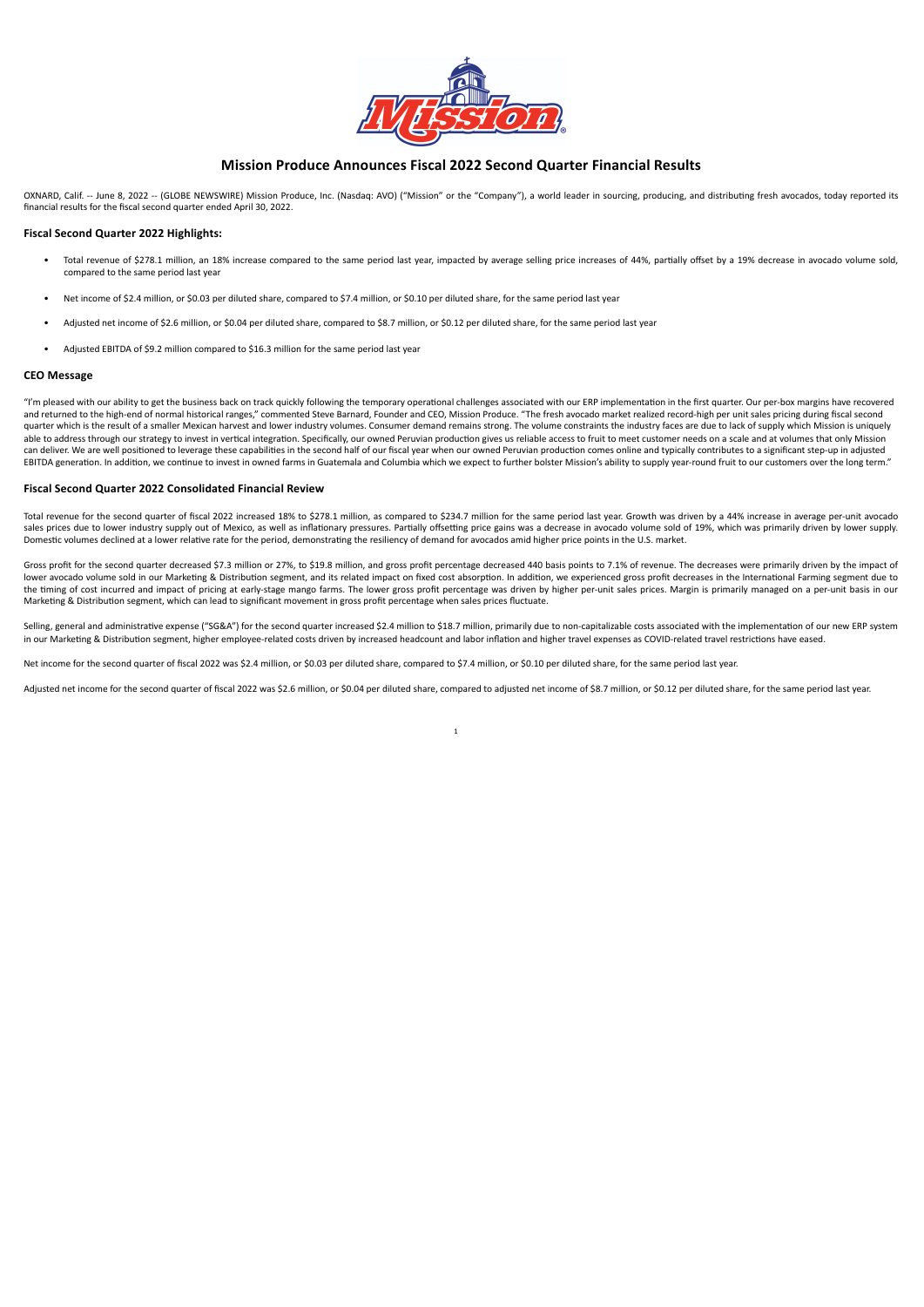Adjusted EBITDA was \$9.2 million for the second quarter of fiscal 2022, compared to \$16.3 million for the same period last year, driven by lower avocado volume sold and higher SG&A costs as described above.

### **Fiscal Second Quarter Business Segment Performance**

#### *Marketing & Distribution*

Net sales in the Marketing & Distribution segment increased 18% to \$273.7 million for the quarter, due to the same drivers impacting consolidated revenue.

Segment adjusted EBITDA decreased \$4.5 million or 28% to \$11.7 million, due to the same drivers impacting consolidated adjusted EBITDA.

#### *International Farming*

Substantially all sales of fruit from the International Farming segment are to the Marketing and Distribution segment, with the remainder of revenue largely derived from services provided to third parties. Affiliated sales are concentrated in the second half of the fiscal year in alignment with the Peruvian avocado harvest season, which typically runs from April through August of each year. As a result, adjusted EBITDA for International Farming is generally concentrated in the third and fourth quarters of the fiscal year in alignment with sales. The Company operates approximately 300 hectares of mangos in Peru that are largely in an internat early-stage of production. The timing of the mango harvest is concentrated in the fiscal second quarter and, as a result, mangos have a more pronounced impact on segment financial performance during this timeframe.

Net sales in our International Farming segment increased \$2.1 million or 91% in the three months ended April 30, 2022, due to higher third-party service revenue and higher mango harvest volumes compared to the same period last year.

Segment adjusted EBITDA was \$(2.5) million primarily due to the timing of cost incurred and impact of pricing at early-stage mango farms.

#### **Balance Sheet and Cash Flow**

Cash and cash equivalents were \$21.4 million as of April 30, 2022 compared to \$84.5 million as of October 31, 2021.

The Company's operating cash flows are seasonal in nature and can be temporarily influenced by working capital shifts resulting from varying payment terms to growers in different source regions. In addition, the Company is building its growing crops inventory in its International Farming segment during the first half of the year for ultimate harvest and sale that will occur during the second half of the fiscal year. While these increases in working capital can cause operating cash flows to be unfavorable in individual quarters, it is not indicative of operating cash performance that management expects to realize for the full year.

Net cash used in operating activities was higher by \$16.8 million for the six months ended April 30, 2022 compared to the respective period last year, reflecting the net loss in fiscal 2022, partially offset by favorable net change in working capital. Within working capital, favorable changes in grower payables were partially offset by unfavorable changes in inventory. Changes in grower payables were due to higher fruit prices compared to prior year. Changes in inventory were due to increased per-box value of fruit on hand in North America and higher growing crop inventory in Peru, driven by inflationary pressures on farming costs and additional productive acreage, compared to last year.

Capital expenditures were \$29.1 million for the six months ended April 30, 2022, compared to \$46.8 million in the same period last year. Current year expenditures were concentrated in the purchase of farmland in Peru as well as land improvements and orchard development in Peru and Guatemala.

#### **Outlook**

For the fiscal third quarter of fiscal year 2022, the Company is providing the following industry update to inform modeling assumptions:

- The industry is expecting third quarter volumes to increase sequentially, but remain lower by approximately 10-15% versus the prior year period, primarily due to ongoing supply constraints in Mexico that are not expected to alleviate until the fiscal fourth quarter. Third quarter supply pressure will be partially offset by higher supply from Peru and California.
- Based on the expectation for sequentially improving volumes, the Company believes that the pricing environment should begin to rationalize during fiscal third quarter.

### **Conference Call and Webcast**

As previously announced, the Company will host a conference call to discuss its second quarter of fiscal 2022 financial results today at 5:00 p.m. ET. The conference call can be accessed live over the phone by dialing (877) 407-9039 or for international callers by dialing (201) 689-8470. A replay of the call will be available through June 22, 2022 by dialing (844) 512- 2921 or for international callers by dialing (412) 317-6671; the passcode is 13729867.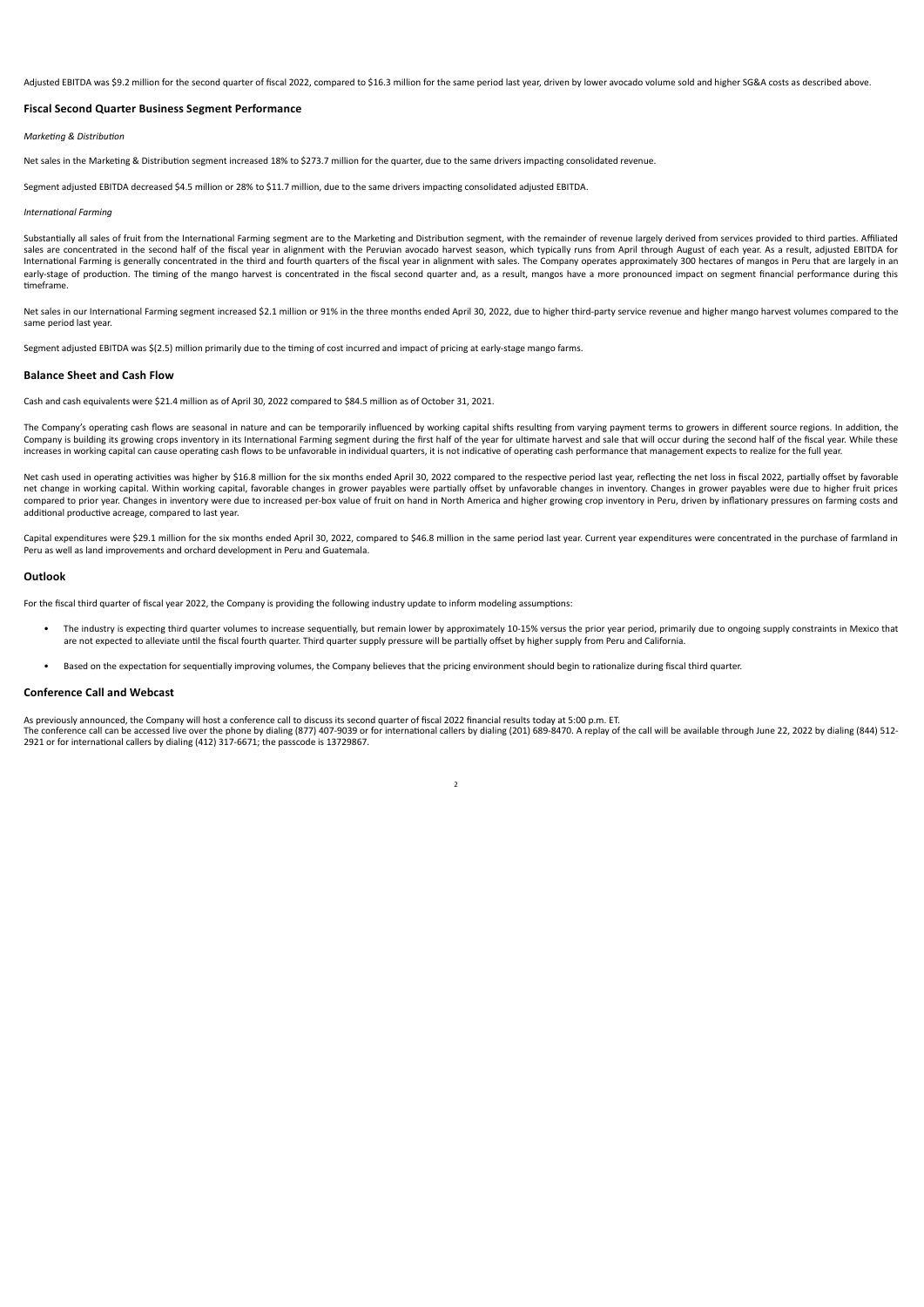The live audio webcast of the conference call will be accessible in the News & Events section on the Company's Investor Relations website at https://investors.missionproduce.com. An archived replay of the webcast will also be available shortly after the live event has concluded.

#### **Non-GAAP Financial Measures**

This press release contains the non-GAAP financial measures "adjusted net income" and "adjusted EBITDA." Management believes these measures provide useful information for analyzing the underlying business results. These measures are not in accordance with, nor are they a substitute for or superior to, the comparable financial measures by generally accepted accounting principles

Adjusted net income (loss) refers to net income (loss), before stock-based compensation expense, unrealized gain (loss) on derivative financial instruments, foreign currency gain (loss), farming costs for nonproductive orchards (which represents land lease costs), noncapitalizable ERP implementation costs, transaction costs, material legal settlements, further adjusted by any special, non-recurring, or one-time items such as impairment or discrete tax charges that are distortive to results, and tax effects of these items, if any.

Adjusted EBITDA refers to net income (loss), before interest expense, income taxes, depreciation and amortization expense, stock-based compensation expense, other income (expense), and income (loss) from equity method investees, further adjusted by asset impairment and disposals, net of insurance recoveries, farming costs for nonproductive orchards (which represents land lease costs), noncapitalizable ERP implementation costs, transaction costs, material legal settlements, and any special, non-recurring, or one-time items such as impairments that are excluded from the results the CEO reviews uses to assess segment performance and results.

Reconciliations of these non-GAAP financial measures to the most comparable GAAP measure are provided in the table at the end of this press release.

### **About Mission Produce, Inc.**

Mission Produce is a global leader in the worldwide avocado business. Since 1983, Mission Produce has been sourcing, producing and distributing fresh Hass avocados, and as of 2021, fresh mangos, to retail, wholesale and foodservice customers in over 25 countries. The vertically integrated Company owns and operates four state-of-the-art packing facilities in key growing locations globally, including California, Mexico and Peru and has additional sourcing capabilities in Chile, Colombia, the Dominican Republic, Guatemala, Brazil, Ecuador, South Africa and more, which allow the company to provide a year-round supply of premium fruit. Mission's global distribution network includes 12 forward distribution centers that are strategically positioned in key markets throughout North America, China and Europe, offering value-added services such as ripening, bagging, custom packing and logistical management. For more information, please visit www.missionproduce.com.

#### **Forward-Looking Statements**

Statements in this press release that are not historical in nature are forward-looking statements that, within the meaning of the federal securities laws, including the safe harbor provisions of the Private Securities Litigation Reform Act of 1995, involve known and unknown risks and uncertainties. Words such as "may", "will", "expect", "intend", "plan", "balene", "beek", "could", "setmate", "judgment", "targeting", "should",<br>"anticipat including statements about our short-term and long-term assumptions, goals and targets. Many of these assumptions relate to matters that are beyond our control and changing rapidly. Although we believe the expectations reflected in such forward-looking statements are based upon reasonable assumptions, we can give no assurances that our expectations will be attained. Readers are cautioned that actual results could differ materially from those implied by such forward-looking statements due to a variety of factors, including: limitations regarding the supply of avocados, either through purchasing or growing; the loss of one or more of our largest customers or a reduction in the level of purchases by customers; doing business internationally, including Mexican and Peruvian economic, political and/or societal conditions; fluctuations in market prices of avocados; increasing competition; inherent farming risks; variations in operating results due to the seasonality of the business; general economic conditions; the effects of the COVID-19 pandemic, including resulting economic conditions; inflationary pressures and increases in costs of commodities or other products used in our business; food safety events and recalls of our products; changes to USDA and FDA regulations, U.S. trade policy, and/or tariff and import/export regulations; restrictions due to health and safety laws; significant costs associated with compliance with environmental laws and regulations; acquisitions<br>of recruit and retain key personnel and an adequate labor supply and lack of good employee relations; information system security risks, data protection breaches and systems integration issues; changes in privacy and/or information security laws, policies and/or contractual arrangements; material litigation or adverse governmental actions; failure to maintain or protect our brand; changes in tax rates or international tax legislation; risks associated with our indebtedness; the viability of an active, liquid, and orderly market for our common stock; volatility in the trading price of our common stock; concentration of control in our executive officers, directors and principal stockholders over matters submitted to stockholders for approval; limited sources of capital appreciation; significant costs associated with being a public company and the execut allocation of significant management resources thereto; reliance on analyst reports; failure to maintain proper and effective internal control over financial reporting; restrictions on takeover attempts in our charter documents and under Delaware law; the selection of Delaware as the exclusive forum for substantially all disputes between us and our stockholders; the Russia/Ukraine conflict; and other risks and factors discussed from time to time in our Annual and Quarterly Reports on Forms 10-K and 10-Q and in our other filings with the Securities and Exchange Commission. You can obtain copies of our SEC filings on the SEC's website at www.sec.gov. The forward-looking statements contained in this press release are made as of the date hereof and the Corporation does not intend to, nor does it assume any obligation to, update or supplement any forward-looking statements after the date hereof to reflect actual results or future events or circumstances.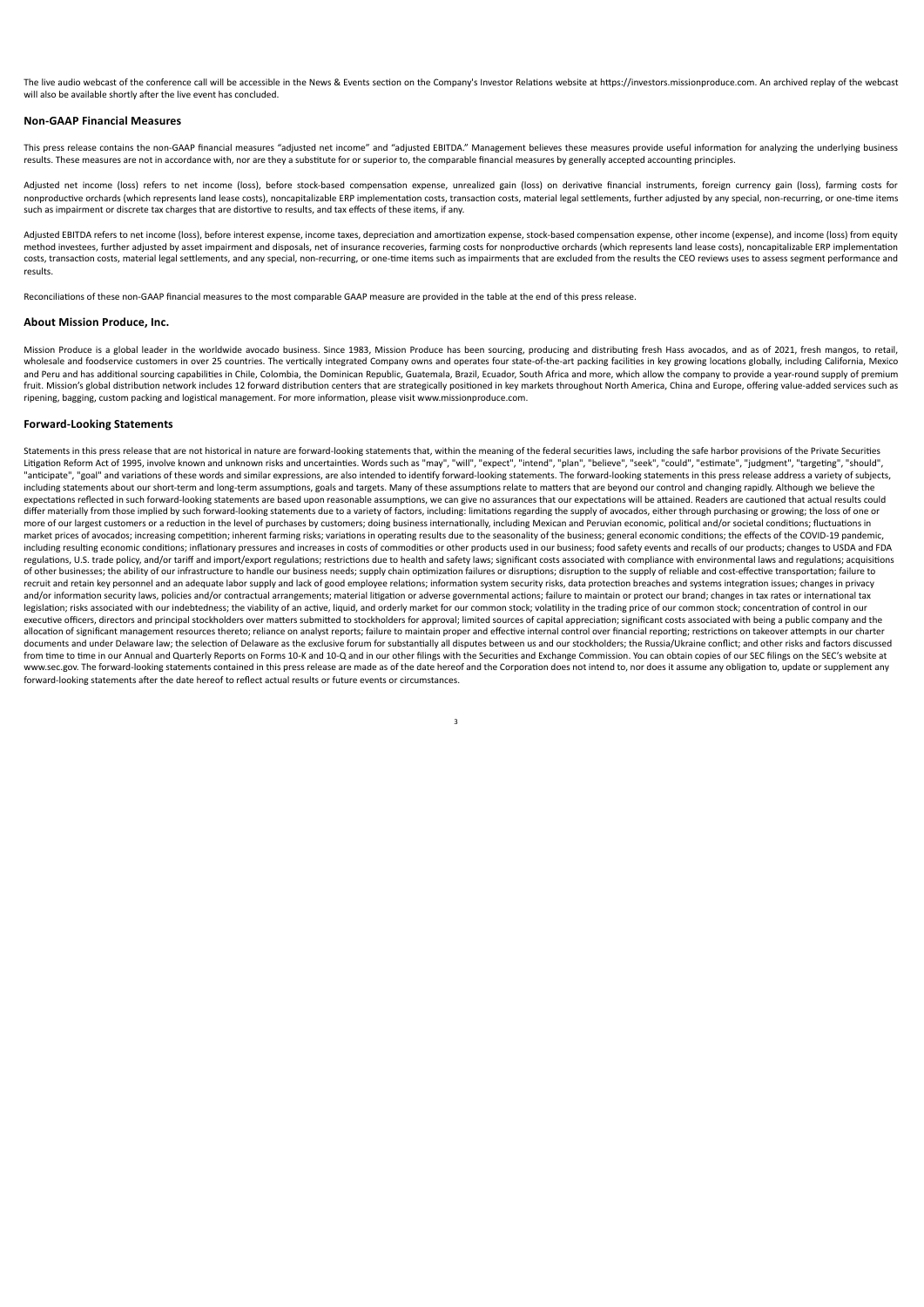You can obtain copies of our SEC filings on the SEC's website at www.sec.gov. The forward-looking statements contained in this press release are made as of the date hereof and the Corporation does not intend to,<br>nor does i

4

### **Contacts:**

**Investor Relations**

ICR Jeff Sonnek 646-277-1263 jeff.sonnek@icrinc.com

### **Media**

Jenna Aguilera<br>Marketing Communications Manager Mission Produce, Inc. press@missionproduce.com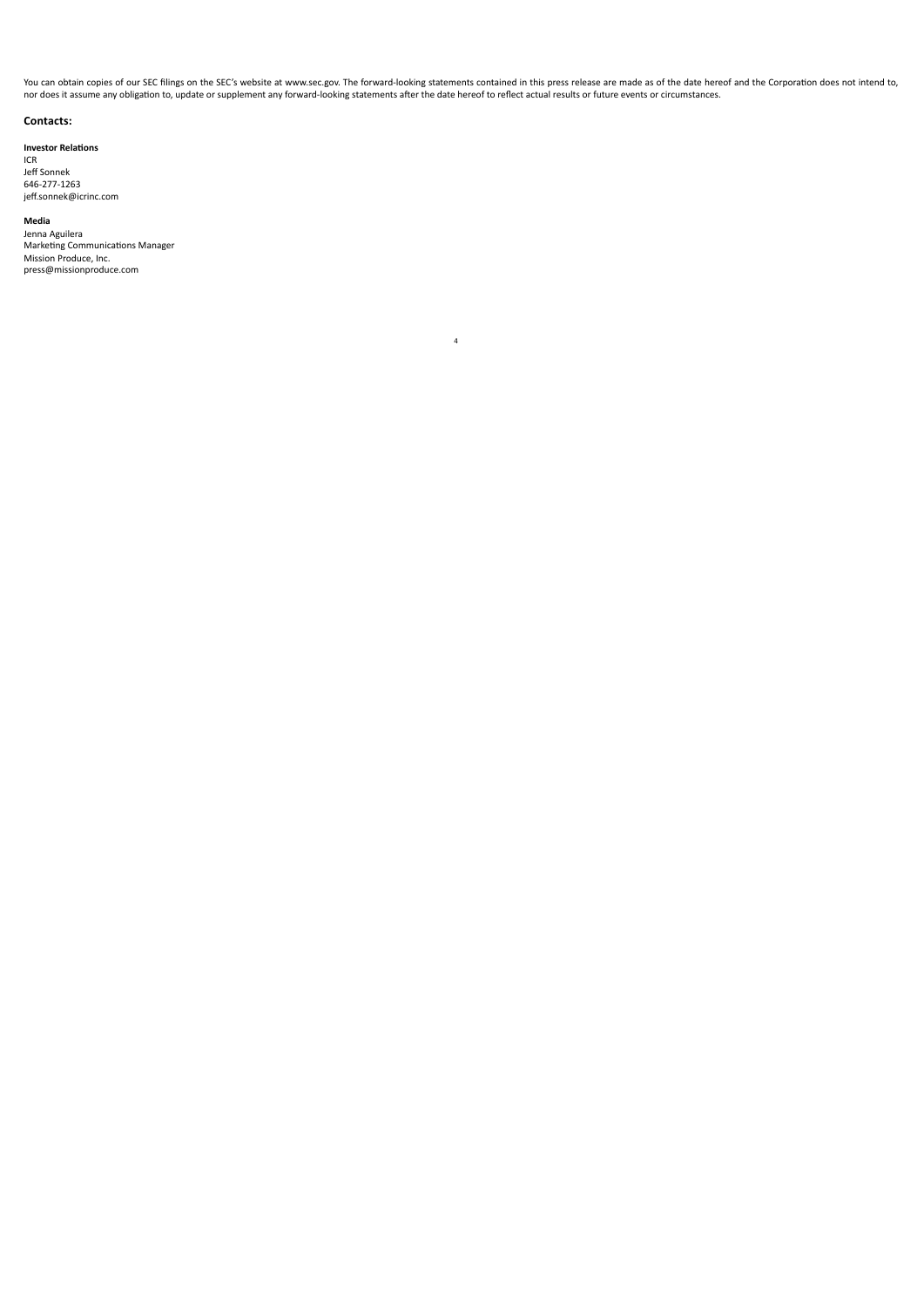# **Condensed Consolidated Balance Sheets (Unaudited)**

| (In millions)                               | April 30, 2022        | October 31, 2021 |
|---------------------------------------------|-----------------------|------------------|
| <b>Assets</b>                               |                       |                  |
| Current Assets:                             |                       |                  |
| Cash and cash equivalents                   | \$<br>$21.4 \quad $5$ | 84.5             |
| Restricted cash                             | 2.6                   | 6.1              |
| Accounts receivable                         |                       |                  |
| Trade, net of allowances                    | 102.9                 | 73.8             |
| Grower and fruit advances                   | 4.4                   | 0.6              |
| Miscellaneous receivables                   | 10.7                  | 12.3             |
| Inventory                                   | 90.6                  | 48.2             |
| Prepaid expenses and other current assets   | 7.8                   | 11.6             |
| Loans to equity method investees            | 2.1                   | 3.3              |
| Income taxes receivable                     | 12.6                  | 6.7              |
| Total current assets                        | 255.1                 | 247.1            |
| Property, plant and equipment, net          | 438.2                 | 424.2            |
| Operating lease right-of-use assets         | 49.2                  | 43.9             |
| Equity method investees                     | 52.8                  | 52.7             |
| Loans to equity method investees            | 1.9                   | 1.8              |
| Deferred income tax assets, net             | 7.7                   | 7.6              |
| Goodwill                                    | 76.4                  | 76.4             |
| Other assets                                | 19.5                  | 19.8             |
| <b>Total assets</b>                         | \$<br>$900.8$ \$      | 873.5            |
|                                             |                       |                  |
| <b>Liabilities and Shareholders' Equity</b> |                       |                  |
| Liabilities                                 |                       |                  |
| Accounts payable                            | \$<br>$26.3$ \$       | 22.8             |
| Accrued expenses                            | 28.9                  | 28.8             |
| Income taxes payable                        | 1.8                   | 1.9              |

| , teel aca chperises                       | ---        | $\sim$ |
|--------------------------------------------|------------|--------|
| Income taxes payable                       | 1.8        | 1.9    |
| Grower payables                            | 58.0       | 22.2   |
| Long-term debt-current portion             | 8.8        | 8.8    |
| Operating leases-current portion           | 3.9        | 3.6    |
| Finance leases-current portion             | 1.1        | 1.1    |
| <b>Total current liabilities</b>           | 128.8      | 89.2   |
| Long-term debt, net of current portion     | 150.7      | 155.1  |
| Operating leases, net of current portion   | 47.8       | 42.5   |
| Finance leases, net of current portion     | 1.7        | 2.2    |
| Income taxes payable                       | 3.1        | 3.5    |
| Deferred income tax liabilities, net       | 26.8       | 26.8   |
| Other long-term liabilities                | 17.1       | 20.0   |
| <b>Total liabilities</b>                   | 376.0      | 339.3  |
| Total shareholders' equity                 | 524.8      | 534.2  |
| Total liabilities and shareholders' equity | $900.8$ \$ | 873.5  |
|                                            |            |        |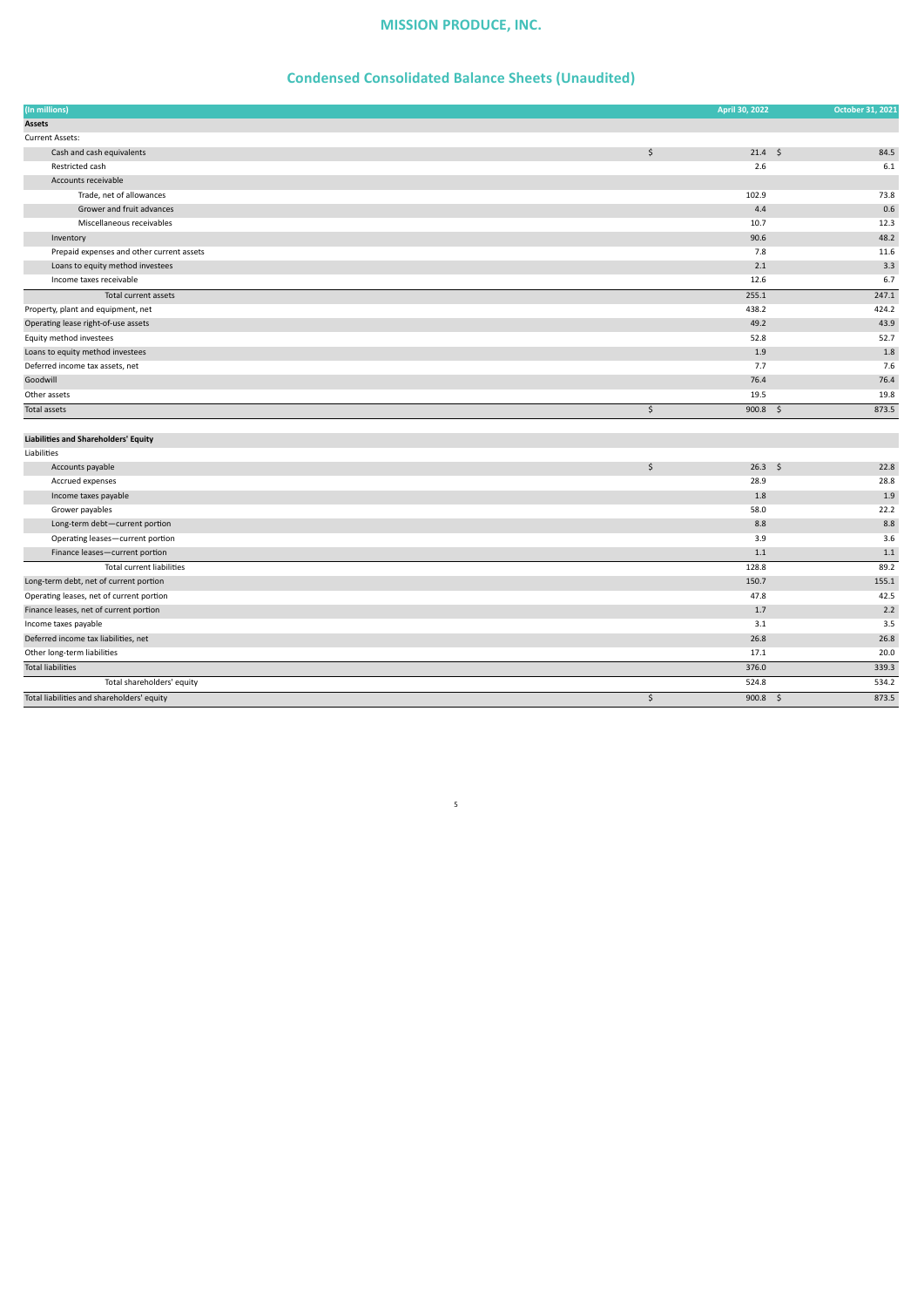# **Condensed Consolidated Statements of Income (Unaudited)**

|                                                       | <b>Three Months Ended</b><br>April 30, |            | <b>Six Months Ended</b><br>April 30, |            |
|-------------------------------------------------------|----------------------------------------|------------|--------------------------------------|------------|
| (In millions, except for share and per share amounts) | 2022                                   | 2021       | 2022                                 | 2021       |
| Net sales                                             | \$<br>$278.1 \quad $$                  | 234.7      | $\mathsf{\hat{S}}$<br>494.7 \$       | 407.9      |
| Cost of sales                                         | 258.3                                  | 207.6      | 474.4                                | 358.1      |
| Gross profit                                          | 19.8                                   | 27.1       | 20.3                                 | 49.8       |
| Selling, general and administrative expenses          | 18.7                                   | 16.3       | 37.4                                 | 30.9       |
| Operating income (loss)                               | 1.1                                    | 10.8       | (17.1)                               | 18.9       |
| Interest expense                                      | (1.1)                                  | (0.8)      | (2.0)                                | (1.7)      |
| Equity method income (loss)                           | 0.3                                    | (0.2)      | 1.9                                  | 2.1        |
| Other income (expense)                                | 2.9                                    | (0.3)      | 4.5                                  | (0.3)      |
| Income (loss) before income taxes                     | 3.2                                    | 9.5        | (12.7)                               | 19.0       |
| Provision (benefit) for income taxes                  | 0.8                                    | 2.1        | (1.7)                                | 9.4        |
| Net income (loss)                                     | \$<br>$2.4 \quad$                      | 7.4        | $(11.0)$ \$<br>\$                    | 9.6        |
| Net income (loss) per share:                          |                                        |            |                                      |            |
| Basic                                                 | \$<br>0.03<br>- \$                     | 0.10       | $(0.16)$ \$<br>- \$                  | 0.14       |
| Diluted                                               | \$<br>0.03<br>$\ddot{\mathsf{s}}$      | 0.10       | $(0.16)$ \$<br>$\sim$                | 0.14       |
| Weighted average shares of common stock outstanding:  |                                        |            |                                      |            |
| Basic                                                 | 70,636,331                             | 70,560,287 | 70,633,888                           | 70,555,528 |
| Diluted                                               | 70,693,423                             | 71,207,459 | 70,633,888                           | 70,927,584 |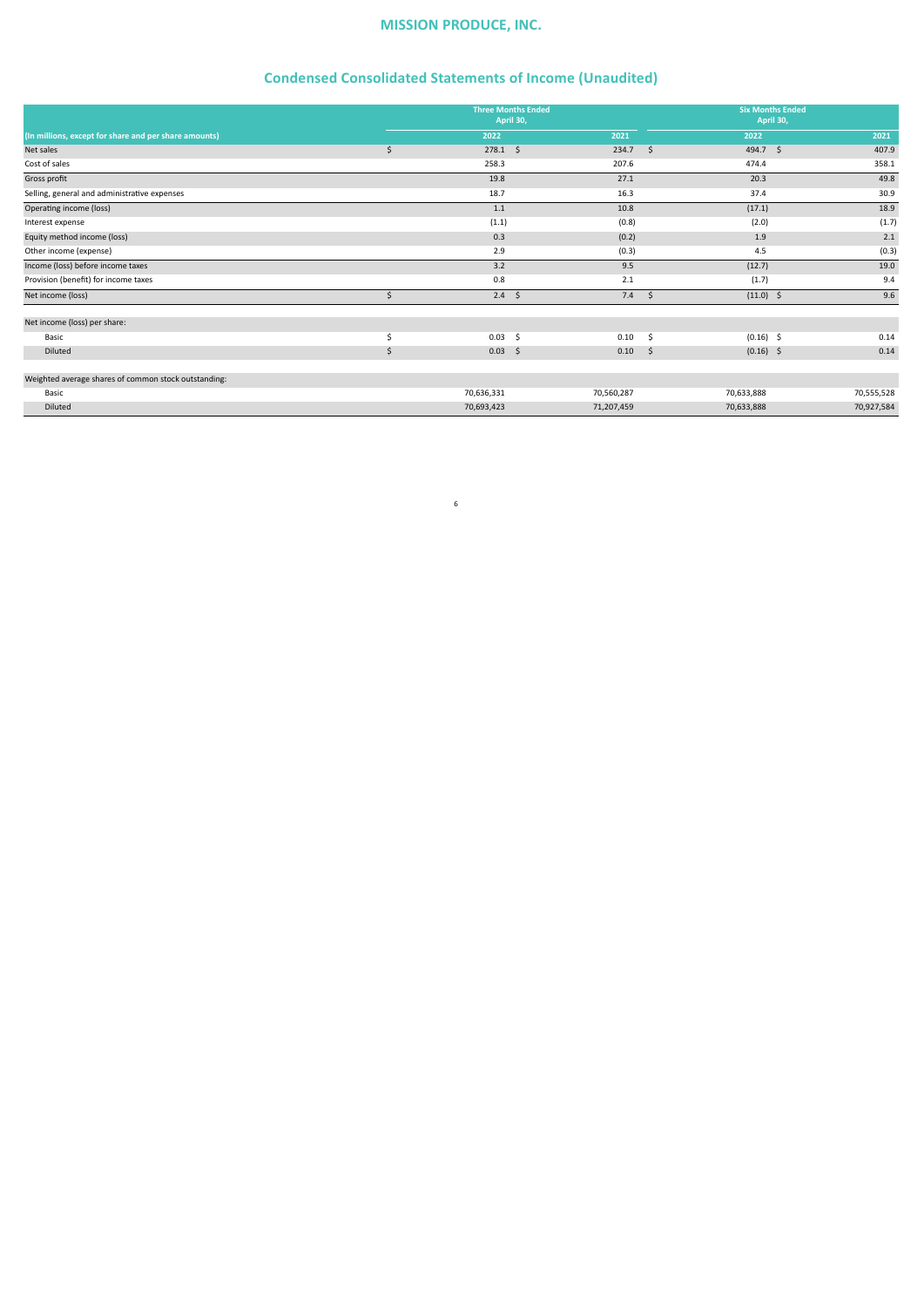### **Condensed Consolidated Statements of Cash Flow (Unaudited)**

|                                                                                                                  |    | <b>Six Months Ended</b><br>April 30, |              |                          |
|------------------------------------------------------------------------------------------------------------------|----|--------------------------------------|--------------|--------------------------|
| (In millions)                                                                                                    |    | 2022                                 |              | 2021                     |
| <b>Operating Activities</b>                                                                                      |    |                                      |              |                          |
| Net (loss) income                                                                                                | \$ | (11.0)                               | $\mathsf{S}$ | 9.6                      |
| Adjustments to reconcile net (loss) income to net cash used in operating activities                              |    |                                      |              |                          |
| Provision for losses on accounts receivable                                                                      |    | 0.1                                  |              | 0.1                      |
| Depreciation and amortization                                                                                    |    | 10.1                                 |              | 7.6                      |
| Amortization of debt issuance costs                                                                              |    | 0.2                                  |              | 0.2                      |
| Noncash lease expense                                                                                            |    | 2.5                                  |              | $2.0$ <sup>(1</sup> )    |
| Equity method income                                                                                             |    | (1.9)                                |              | (2.1)                    |
| Stock-based compensation                                                                                         |    | 1.7                                  |              | $1.5\,$                  |
| Dividends received from equity method investees                                                                  |    | 2.2                                  |              | $\overline{\phantom{0}}$ |
| Losses (gains) on asset impairment, disposals and sales, net of insurance recoveries                             |    | $\overline{\phantom{0}}$             |              | 0.3                      |
| Deferred income taxes                                                                                            |    | (0.1)                                |              | 5.0                      |
| Other                                                                                                            |    | $\qquad \qquad -$                    |              | 0.3                      |
| Unrealized gains on derivative financial instruments                                                             |    | (3.0)                                |              | (0.3)                    |
| Effect on cash of changes in operating assets and liabilities:                                                   |    |                                      |              |                          |
| Trade accounts receivable                                                                                        |    | (29.6)                               |              | (28.2)                   |
| Grower fruit advances                                                                                            |    | (3.7)                                |              | (1.7)                    |
| Miscellaneous receivables                                                                                        |    | 1.6                                  |              | $1.1\,$                  |
| Inventory                                                                                                        |    | (40.7)                               |              | (27.5)                   |
| Prepaid expenses and other current assets                                                                        |    | 0.9                                  |              | $(0.1)$ <sup>(1)</sup>   |
| Income taxes receivable                                                                                          |    | (5.8)                                |              | (3.5)                    |
| Other assets                                                                                                     |    | (0.1)                                |              | (4.7)                    |
| Accounts payable and accrued expenses                                                                            |    | 7.3                                  |              | 10.5                     |
| Income taxes payable                                                                                             |    | (0.5)                                |              | (0.9)                    |
| Grower payables                                                                                                  |    | 36.4                                 |              | 12.5                     |
| <b>Operating lease liabilities</b>                                                                               |    | (2.1)                                |              | $(1.2)$ <sup>(1)</sup>   |
| Other long-term liabilities                                                                                      |    | (1.5)                                |              | $(0.7)$ <sup>(1)</sup>   |
| Net cash used in operating activities                                                                            | Ś  | (37.0)                               | \$           | (20.2)                   |
| <b>Investing Activities</b>                                                                                      |    |                                      |              |                          |
| Purchases of property and equipment                                                                              |    | (29.1)                               |              | (46.8)                   |
| Proceeds from sale of property, plant and equipment                                                              |    | 2.9                                  |              | 2.3                      |
| Investment in equity method investees                                                                            |    | (0.3)                                |              | (0.2)                    |
| Loans to equity method investees                                                                                 |    | $\overline{\phantom{0}}$             |              | (1.5)                    |
| Loan repayments from equity method investees                                                                     |    | 1.0                                  |              | 1.5                      |
| Other                                                                                                            |    | (0.3)                                |              | (0.3)                    |
| Net cash used in investing activities                                                                            | \$ | (25.8)                               | \$           | (45.0)                   |
| <b>Financing Activities</b>                                                                                      |    |                                      |              |                          |
| Borrowings on revolving credit facility                                                                          |    | 20.0                                 |              | $\overline{\phantom{0}}$ |
| Payments on revolving credit facility                                                                            |    | (20.0)                               |              | $\overline{\phantom{0}}$ |
| Principal payments on long-term debt obligations                                                                 |    | (4.4)                                |              | (3.9)                    |
| Principal payments on finance lease obligations                                                                  |    | (0.6)                                |              | (0.6)                    |
| Net cash used in financing activities                                                                            | Ś  | (5.0)                                | \$           | (4.5)                    |
| Effect of exchange rate changes on cash                                                                          |    | (0.4)                                |              | 0.2                      |
| Net decrease in cash, cash equivalents and restricted cash                                                       |    | (68.2)                               |              | (69.5)                   |
| Cash, cash equivalents and restricted cash, beginning of period                                                  |    | 92.2                                 |              | 127.0                    |
| Cash, cash equivalents and restricted cash, end of period                                                        | \$ | 24.0                                 | \$           | 57.5                     |
|                                                                                                                  |    |                                      |              |                          |
| Summary of cash, cash equivalents and restricted cash reported within the condensed consolidated balance sheets: |    |                                      |              |                          |
| Cash and cash equivalents                                                                                        | \$ | 21.4                                 | Ŝ            | 54.2                     |
| Restricted cash                                                                                                  |    | 2.6                                  |              | 1.7                      |
| Restricted cash included in other assets                                                                         |    |                                      |              | 1.6                      |
| Total cash, cash equivalents, and restricted cash shown in the condensed consolidated statements of cash flows   | \$ | 24.0                                 | \$           | 57.5                     |

(1) Prior period amounts differ from those previously reported due to the adoption of ASC 842, Leases, effective November 1, 2020, which was first presented in our annual report on Form-10K for the year ended October 31, 2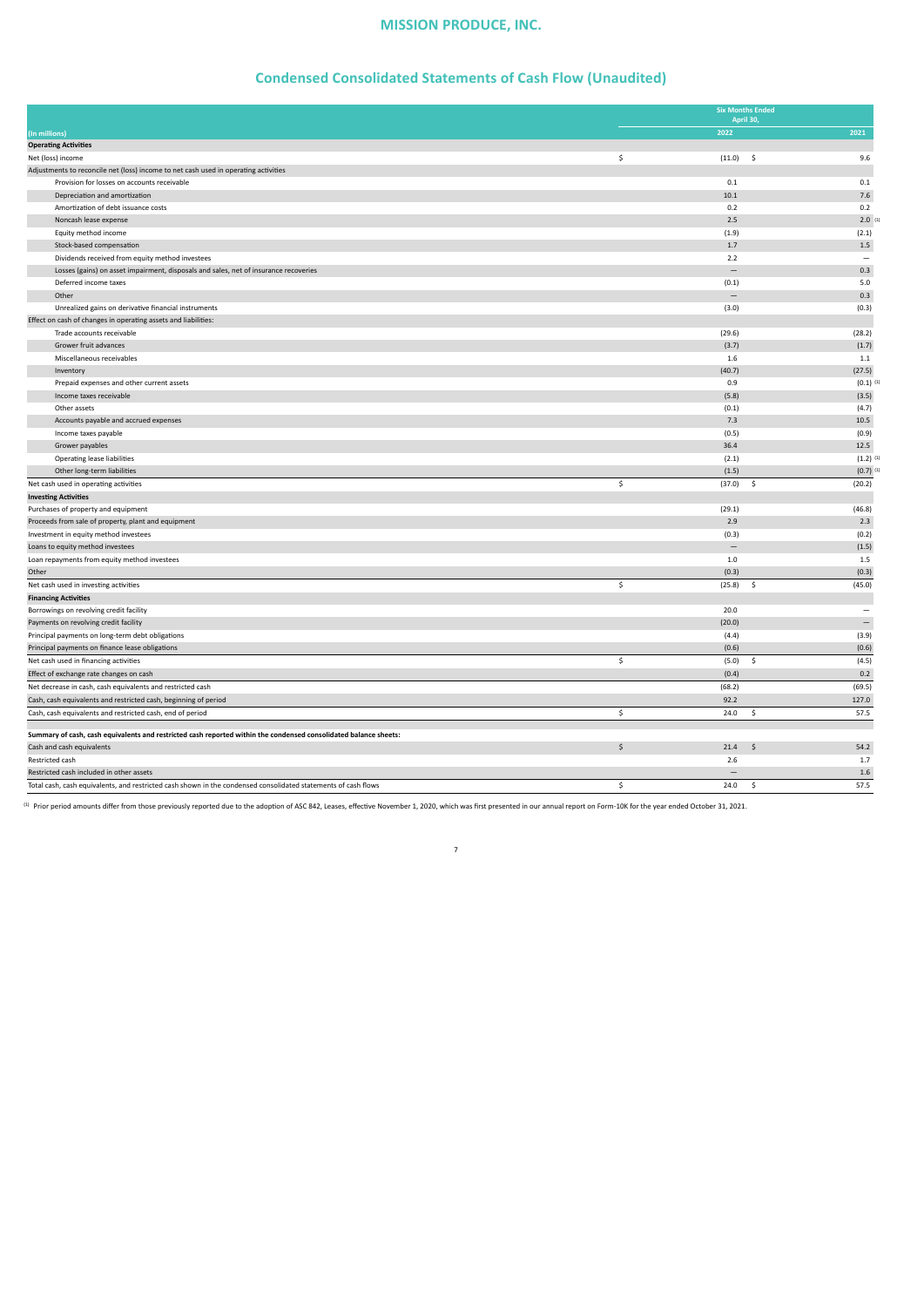### **Reconciliation of Non-GAAP Financial Measures to GAAP (Unaudited)**

The following tables reconcile the non-GAAP measures "adjusted net income" and "adjusted EBITDA" to their comparable GAAP measures. Refer also to "Non-GAAP Financial Measures" earlier in this press release.

### **Adjusted net income**

|                                                             | <b>Three Months Ended</b><br>April 30, |                              | <b>Six Months Ended</b><br>April 30, |                   |  |
|-------------------------------------------------------------|----------------------------------------|------------------------------|--------------------------------------|-------------------|--|
| (In millions, except for per share amounts)                 | 2022                                   | 2021                         | 2022                                 | 2021              |  |
| Net income (loss)                                           | Ŝ.<br>2.4                              | 7.4<br>\$                    | $(11.0)$ \$                          | 9.6               |  |
| Stock-based compensation                                    | 0.9                                    | 0.7                          | 1.7                                  | 1.5               |  |
| Unrealized gains on derivative financial instruments        | (2.7)                                  | (0.9)                        | (4.1)                                | (1.4)             |  |
| Foreign currency (gain) loss                                | 0.4                                    | 1.2                          | (0.1)                                | 1.8               |  |
| Asset impairment and disposals, net of insurance recoveries | (0.1)                                  |                              |                                      | $\qquad \qquad -$ |  |
| Farming costs for nonproductive orchards                    | 0.3                                    | -                            | 0.8                                  |                   |  |
| Noncapitalizable ERP implementation costs                   | 1.3                                    | $\qquad \qquad \blacksquare$ | 2.8                                  |                   |  |
| Transaction costs                                           | 0.1                                    | -                            | 0.5                                  |                   |  |
| Legal settlement                                            | $\overline{\phantom{0}}$               | 0.8                          | $\overline{\phantom{0}}$             | 0.8               |  |
| Tax effects of adjustments to net income <sup>(1)</sup>     | -                                      | (0.5)                        | (0.2)                                | (0.8)             |  |
| Discrete tax adjustment for change in Peruvian tax rates    | $\overline{\phantom{0}}$               | $\overline{\phantom{0}}$     |                                      | 5.1               |  |
| Adjusted net income (loss)                                  | 2.6                                    | 8.7                          | $(9.6)$ \$                           | 16.6              |  |
| Adjusted net income (loss) per diluted share                | 0.04                                   | 0.12                         | (0.14)<br>-5                         | 0.23              |  |

(1) Tax effects are calculated using applicable rates that each adjustment relates to.

### **Adjusted EBITDA**

|                                                             | April 30,                | <b>Three Months Ended</b>      |                          | <b>Six Months Ended</b><br>April 30, |
|-------------------------------------------------------------|--------------------------|--------------------------------|--------------------------|--------------------------------------|
| (In millions)                                               | 2022                     | 2021                           | 2022                     | 2021                                 |
| Marketing and Distribution adjusted EBITDA                  | \$<br>$11.7 \quad$ \$    | 16.2                           | $\zeta$                  | 4.0 $\frac{1}{2}$<br>29.9            |
| International Farming adjusted EBITDA                       | (2.5)                    | 0.1                            | (5.2)                    | (1.1)                                |
| Total reportable segment adjusted EBITDA                    | 9.2                      | 16.3                           | (1.2)                    | 28.8                                 |
| Net income (loss)                                           | 2.4                      | 7.4                            | (11.0)                   | 9.6                                  |
| Interest expense                                            | 1.1                      | 0.8                            | 2.0                      | 1.7                                  |
| Provision (benefit) for income taxes                        | 0.8                      | 2.1                            | (1.7)                    | 9.4                                  |
| Depreciation and amortization                               | 5.6                      | 4.0                            | 10.1                     | 7.6                                  |
| Equity method (income) loss                                 | (0.3)                    | 0.2                            | (1.9)                    | (2.1)                                |
| Stock-based compensation                                    | 0.9                      | 0.7                            | 1.7                      | 1.5                                  |
| Legal settlement                                            | $\overline{\phantom{0}}$ | 0.8                            | -                        | 0.8                                  |
| Asset impairment and disposals, net of insurance recoveries | (0.1)                    | $\qquad \qquad -$              | $\overline{\phantom{0}}$ | $\overline{\phantom{m}}$             |
| Farming costs for nonproductive orchards                    | 0.3                      | $\qquad \qquad \longleftarrow$ | 0.8                      |                                      |
| Noncapitalizable ERP implementation costs                   | 1.3                      | $\qquad \qquad \blacksquare$   | 2.8                      |                                      |
| Transaction costs                                           | 0.1                      | $\overline{\phantom{0}}$       | 0.5                      |                                      |
| Other (income) expense                                      | (2.9)                    | 0.3                            | (4.5)                    | 0.3                                  |
| Total adjusted EBITDA                                       | 9.2 <sup>5</sup>         | 16.3                           | $(1.2)$ \$<br>Ŝ.         | 28.8                                 |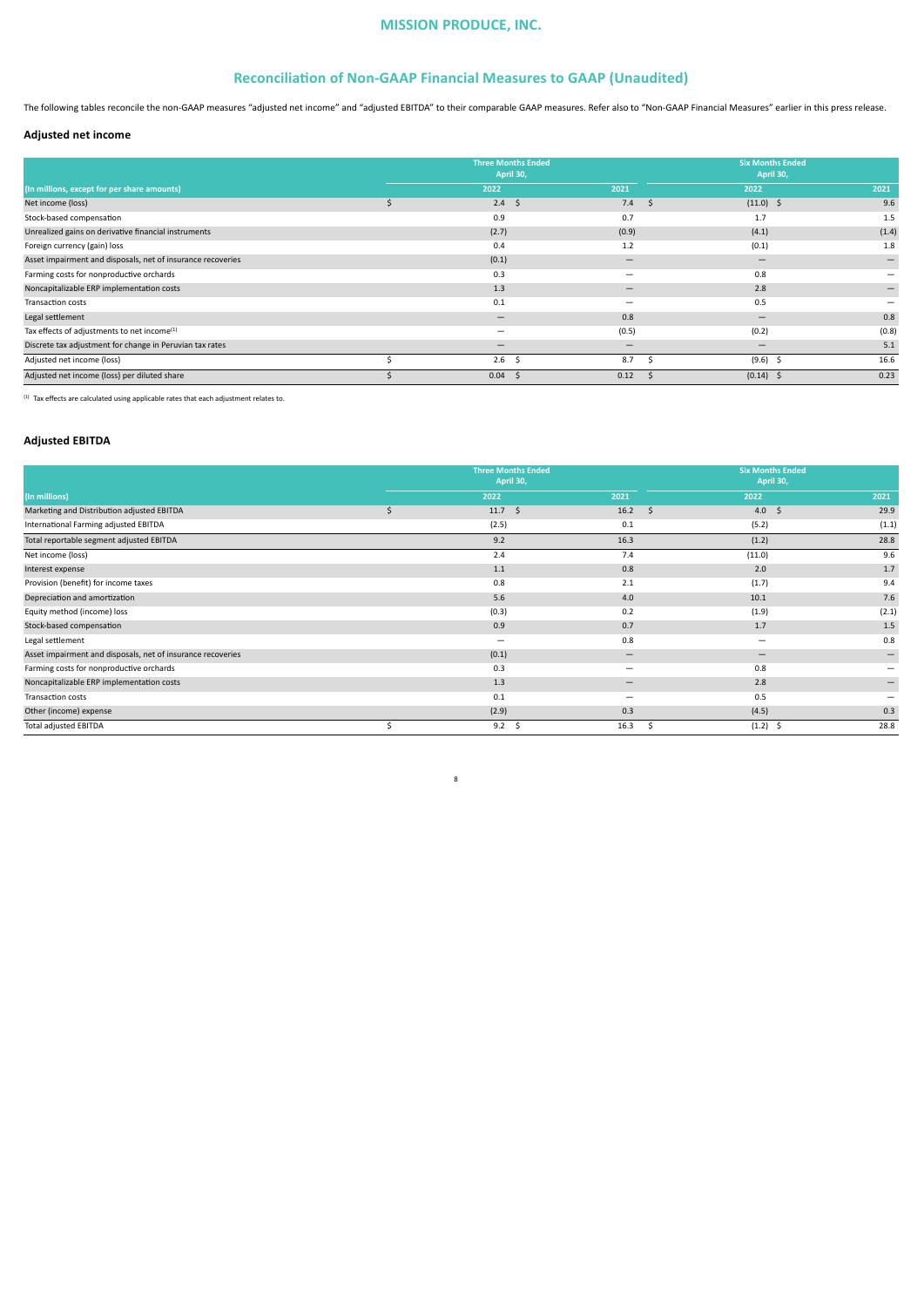### **Segment Sales (Unaudited)**

|                           | <b>Marketing and</b><br><b>Distribution</b> | <b>International Farming</b> | <b>Total</b>              |                                      | <b>Marketing and</b><br><b>Distribution</b> | <b>International Farming</b> | <b>Total</b> |
|---------------------------|---------------------------------------------|------------------------------|---------------------------|--------------------------------------|---------------------------------------------|------------------------------|--------------|
|                           |                                             |                              | <b>Three Months Ended</b> | April 30,                            |                                             |                              |              |
| (In millions)             |                                             | 2022                         |                           |                                      |                                             | 2021                         |              |
| Third party sales         | $273.7$ \$<br>\$                            | $4.4\;$ \$                   | 278.1                     | \$                                   | $232.4$ \$                                  | $2.3\;$ \$                   | 234.7        |
| Affiliated sales          | $\overline{\phantom{m}}$                    | 2.6                          | 2.6                       |                                      | $\qquad \qquad \blacksquare$                | 2.0                          | 2.0          |
| Total segment sales       | 273.7                                       | 7.0                          | 280.7                     |                                      | 232.4                                       | 4.3                          | 236.7        |
| Intercompany eliminations | $\overline{\phantom{m}}$                    | (2.6)                        | (2.6)                     |                                      | $\overline{\phantom{m}}$                    | (2.0)                        | (2.0)        |
| Total net sales           | $273.7$ \$                                  | $4.4\;$ \$                   | 278.1                     |                                      | $232.4$ \$                                  | $2.3\;$ \$                   | 234.7        |
|                           |                                             |                              |                           | <b>Six Months Ended</b><br>April 30, |                                             |                              |              |
|                           |                                             | 2022                         |                           |                                      |                                             | 2021                         |              |
| Third party sales         | \$<br>$486.0$ \$                            | $8.7\;$ \$                   | 494.7                     | \$                                   | 402.0 \$                                    | 5.9 <sup>5</sup>             | 407.9        |
| Affiliated sales          | $\overline{\phantom{m}}$                    | 1.6                          | 1.6                       |                                      | $\qquad \qquad \blacksquare$                | 2.2                          | 2.2          |
| Total segment sales       | 486.0                                       | 10.3                         | 496.3                     |                                      | 402.0                                       | 8.1                          | 410.1        |
| Intercompany eliminations | -                                           | (1.6)                        | (1.6)                     |                                      | $\overline{\phantom{0}}$                    | (2.2)                        | (2.2)        |
| Total net sales           | 486.0 \$                                    | $8.7\;$ \$                   | 494.7                     |                                      | $402.0$ \$                                  | 5.9 <sup>5</sup>             | 407.9        |

### **Other Information (Unaudited)**

|                                              | <b>Three Months Ended</b><br>April 30, |       |       | <b>Six Months Ended</b><br>April 30, |       |
|----------------------------------------------|----------------------------------------|-------|-------|--------------------------------------|-------|
|                                              |                                        | 2022  | 2021  | 2022                                 | 2021  |
| Pounds of avocados sold (millions)           |                                        | 131.5 | 163.0 | 265.5                                | 325.9 |
| Average sales price per pound <sup>(1)</sup> |                                        | 2.04  | 1.42  | 1.80                                 | 1.23  |

9

 $<sup>(1)</sup>$  Calculated by dividing net avocado sales from our Marketing & Distribution segment by the total pounds of avocados sold in the stated period.</sup>